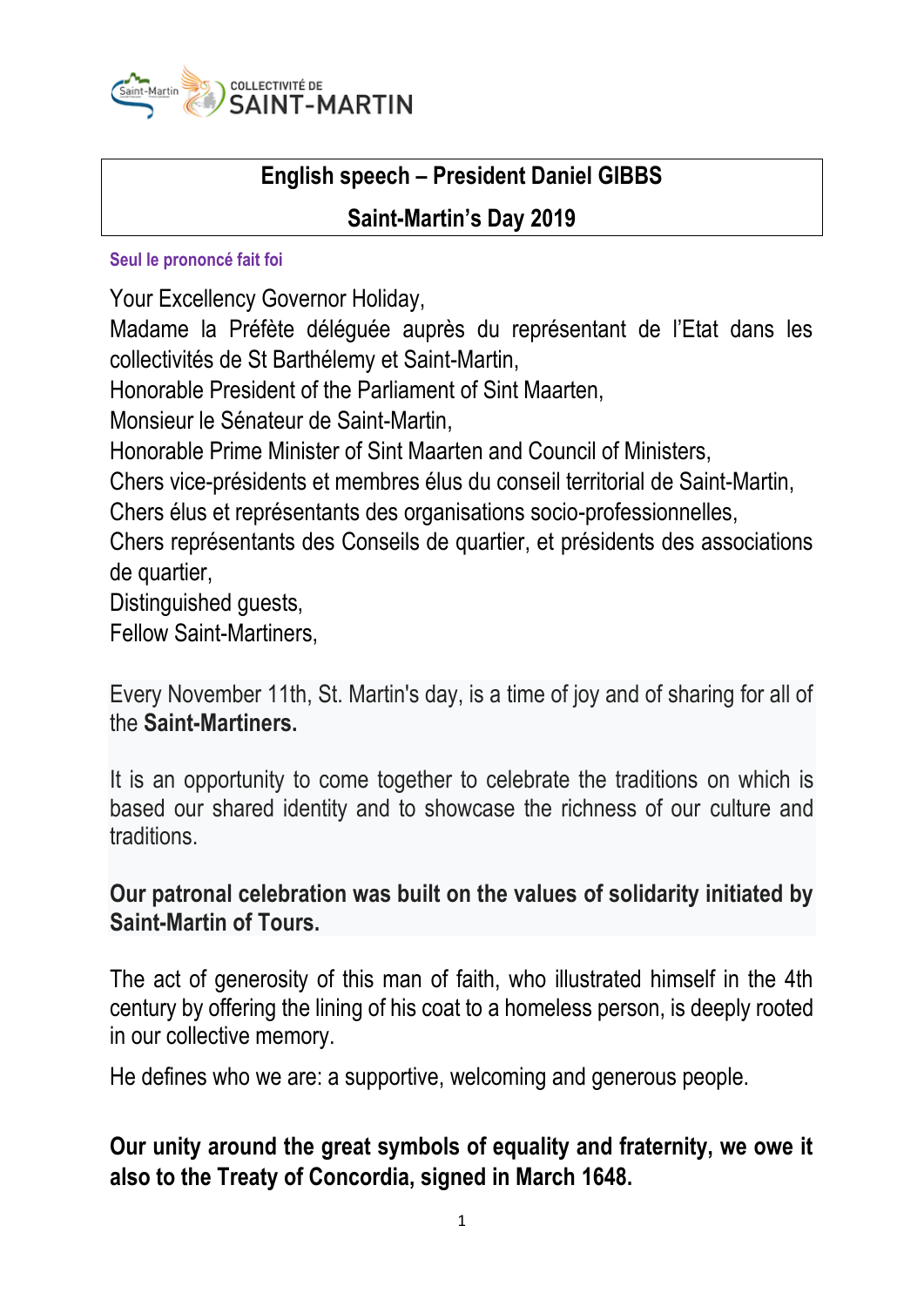

This Treaty, which sealed our binational friendship, abolished the trade borders between north and south and facilitated our trade for 371 years.

It is an exceptional longevity, which must be emphasized!

But far beyond the commercial stakes, it is a fraternal and family bond that we have maintained for nearly 400 years.

## **This unity is what makes the singularity and attractiveness of Saint-Martin.**

While at the international level, the whole world is undergoing severe social changes, our island and our societies are not spared.

In Saint Martin, some of the most profound changes are the result of Hurricane Irma, which has changed the social and economic landscape.

In this context, it is important for me to convey to you a **message of solidarity.**

I have come to tell you - with all the frankness you know me - that we must join forces to preserve the unity dearly bought by our ancestors and which is still important for the Saint-Martiners.

Saint-Martin, land of welcome and of openness, finds itself threatened at the very core of its fundamental values.

A threat that touches the principles dearest to our hearts:

The value of our land, our culture, our secular traditions ...

A sad reality against which we must fight in the name of the history of our island, in the name of our unity.

The slogan "One island, one people" makes perfect sense, this November 11th, 2019!

**Yes, we must - TOGETHER - consolidate our achievements and insist on the points of vigilance that concern us all.**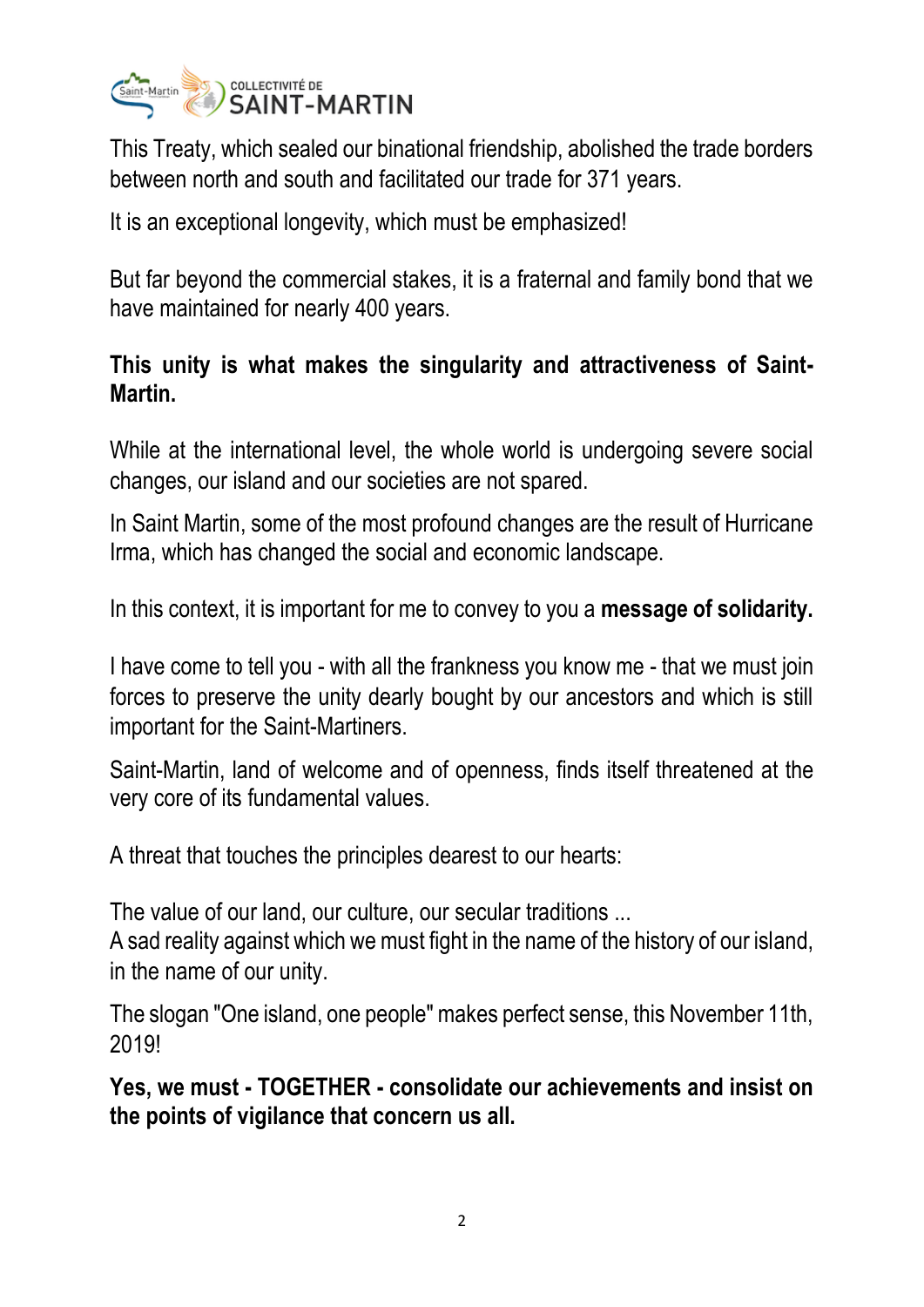

The Cohesion Policy that unites us must go further in its fulfillment because cooperation is an essential tool for the growth and development of our two territories and our inhabitants.

This union for the benefit of the entire island, must take into account the needs of each of us, our interests, the global vision that we have for this island that we cherish.

We have both northern and southern backlogs of basic infrastructure. These structural delays are inherited from past decades and are much more visible since the passage of Irma.

For many, these are construction sites on which we should combine our strengths.

## **Let's be clear: we need each other because in many ways our island is one:**

One, when it comes to securing the island and protecting all its inhabitants

One, when it comes to promoting our image around the world

One, when it comes to tackling some cross-cutting issues such as:

- Waste management,
- Sanitation,
- Urban transport,
- Health prevention,
- The protection of our heritage,
- Major risk management,

And more broadly, the protection of our environment, a valuable collective asset for our future and that of future generations.

## **Therefore, the question that concerns us all is the following: What to do?**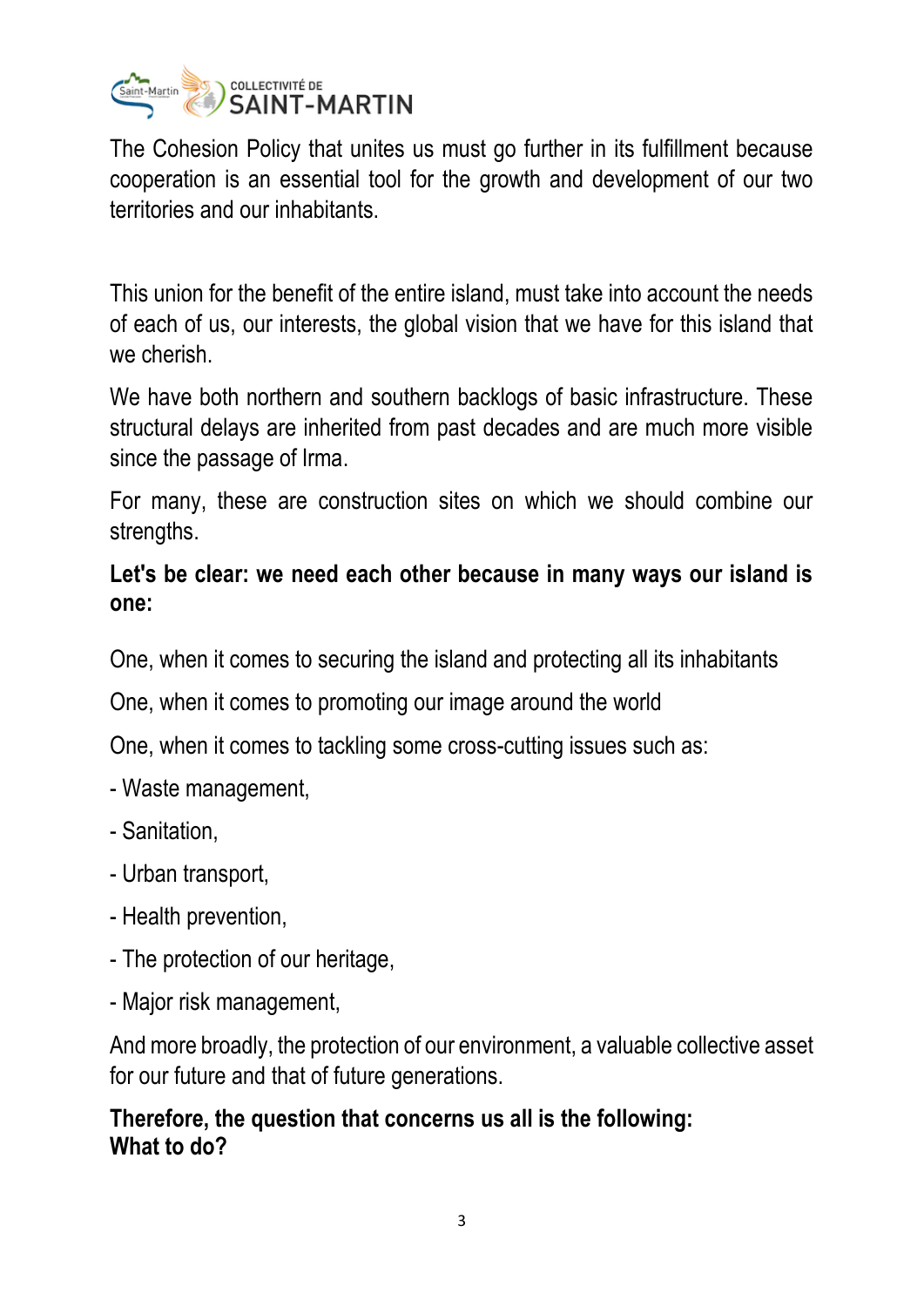

How to interact to protect our island and bring concrete solutions to the problems we share?

#### **Dear friends, brothers and sisters,**

Successful cooperation between us and with our nation states - France and the Netherlands - is essential in this process.

And we are committed to meeting this need for multilateral discussions, through our quadripartite meetings.

The mobilization must come from us. We need to carry out actions together for the good of Saint-Martin/Sint Maarten.

I remain convinced that we are in the best position to know what is best for our people and our island.

As we are celebrating our unity, I wish to remind that the relationship with our nation states have to abide to listening and dialogue.

This process of consultation and implementation must go through a reliable legal framework. A framework that allows us to make concrete progress.

The **United Congress French and Dutch**, which I have been longing for, a logical continuation of our historical geopolitical relations, can fill this operational gap, and strengthen the ties of cooperation that unite us.

Yes dear friends, we have been Europe, before Europe ...

We have always had the support of the government of Sint-Maarten on this project and we are now counting on France and Holland to help us achieve and sustain it.

In the effort to overcome the structural deficiency and new economic projections for our two territories, this institutional body becomes an urgent necessity.

It would allow us to consider our **Friendy Island** as one entity to defend and promote.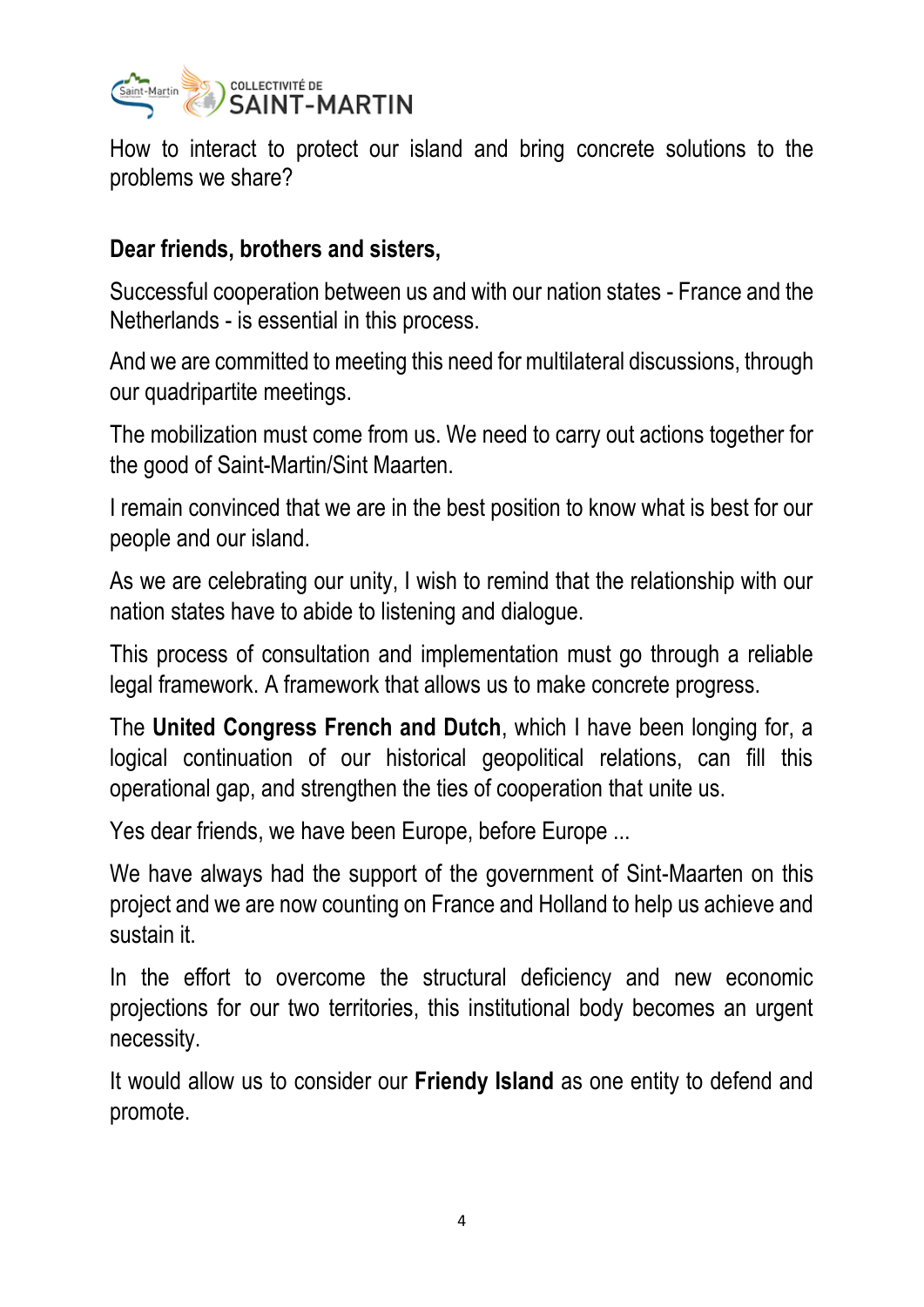

We already do this through some joint public policies - the Memorandum of Understanding signed after Irma, in 2018, for the touristic promotion of the destination.

And we can do it in other areas of competence!

This is why I call for the involvement of the future Sint Maarten Government, for a serene and open cooperation integrated in the implementation of our mutual public policies.

## **Urgent topics that concern us:**

I am referencing here to the development of the cross-border **European program** and the 3 projects that we have identified together:

- $\circ$  The construction of the Cay Bay Wastewater Treatment Plant
- $\circ$  The development of Simpson Bay Lagoon where the removal of shipwrecks is an emergency before the next hurricane season, to be able to go further
- o The drainage program in the sector of Belle Plaine French Quarter for which the Collectivité and its Water Treatment Plant Satellite (EEASM) have just launched the first development work on the Paradise ravine.

We must move forward together with the benevolence of the State which is the managing authority, to avoid suffering the automatic decommissioning for the 2019 year and spend the European envelope of 10 million euros over the next three years.

As part of the **INTERREG CARAIBES regional cooperation program**, I want to discuss with you this morning:

o The installation of the Weather Radar in St Peters, an major project for the protection of our populations in the event of a hurricane. We have already launched the fulfillment contract and now we have to sign a partnership agreement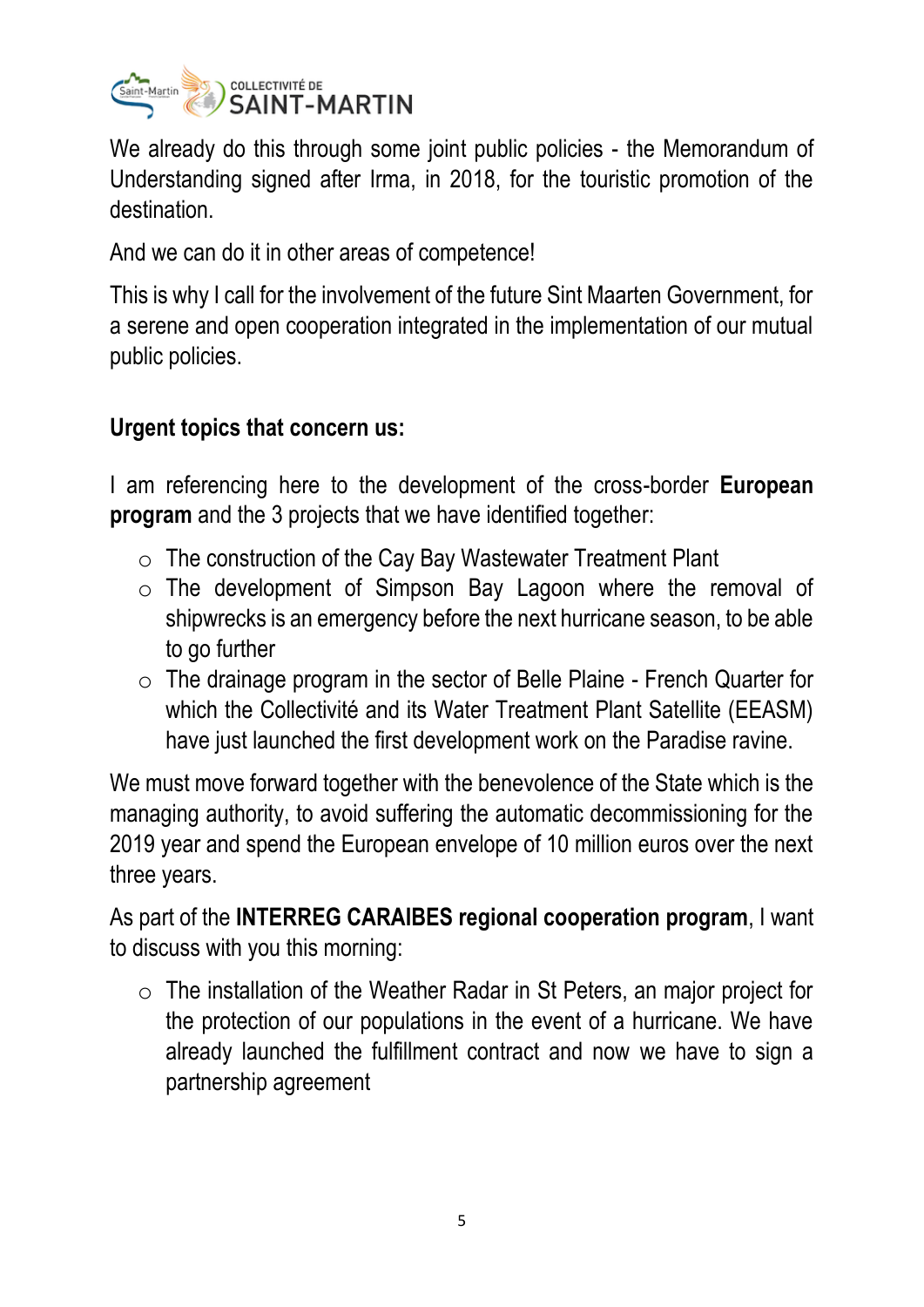

o The Leeward Islands Geothermal and Digital Interconnection Hub project, which has been validated by the INTERREG selection committee, which will enable us to carry out pre-feasibility studies

Important agreements must also be maintained:

- Maritime arrangements planned within our quadripartite meetings

- The signature of the MOU for cooperation between our French and Dutch Taxi federations.

In the long term, this agreement will harmonize the price list of professional taxis on both parts of the island.

#### **Dear friends,**

Before concluding, I would like to remind you that November 11th, besides the celebration of our patron saint's day, is a significant date in the history of France.

We commemorate the Armistice of the First World War, signed on November 11, 1918; the "Great War", as we call it, which caused 18 million deaths in Europe ...

An armistice that marked the end of the fighting and recorded the victory of the Allies over Germany.

For the sake of neutrality, the Netherlands remained out of the fighting, but all of Europe, including your country, has suffered the consequences of this war. This past situation still proves to us, if it were still needed, that salvation lies in dialogue, exchanges, communication, and in mutual understanding.

Power-struggle has never solved ANYTHING ...

**In this sense, Saint-Martin is an example and we can be proud of it! Let us beware as to not weaken what makes our strength and what defines us as Saint-Martiners!**

**I would like to remind you:**